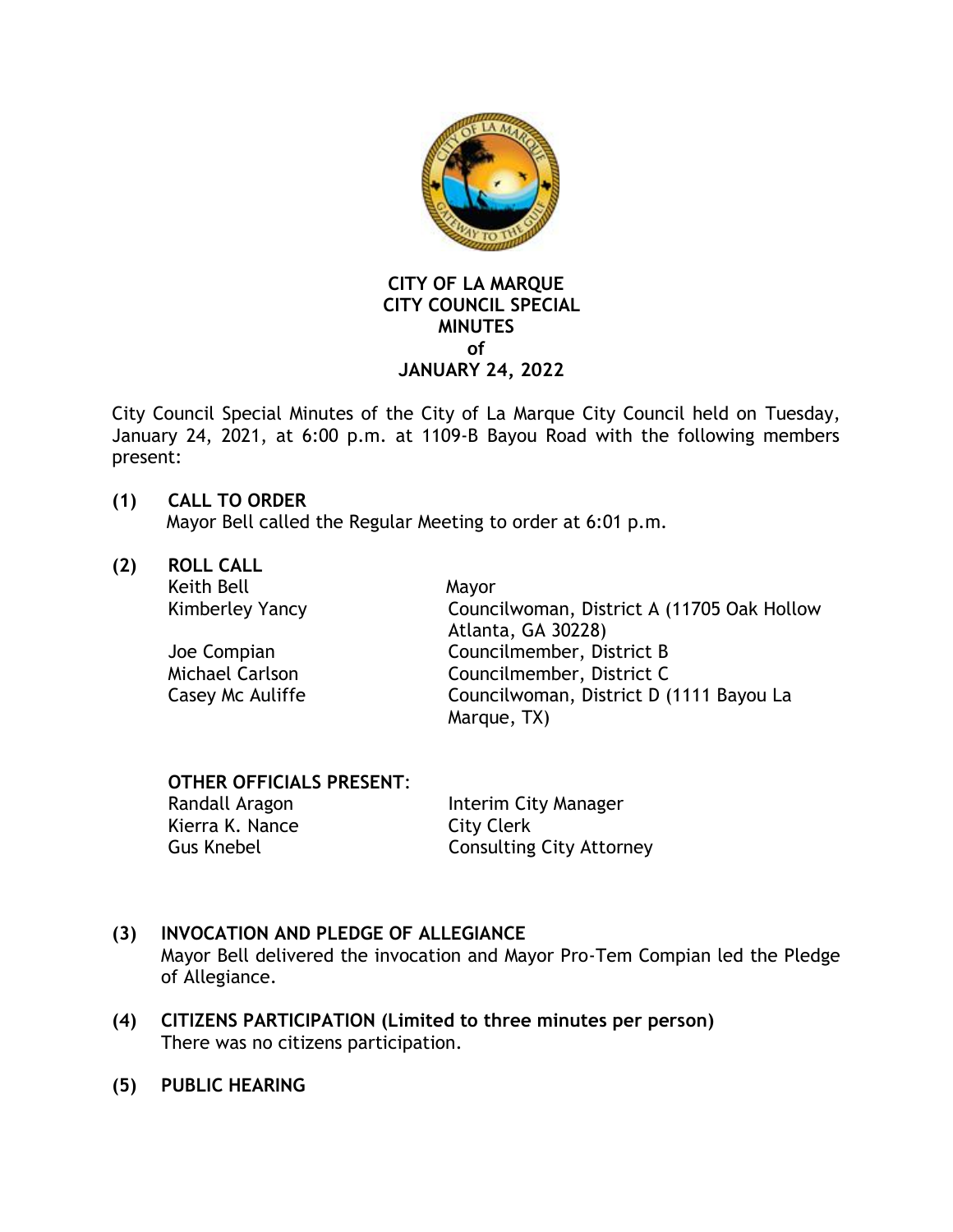- \*\* Mayor Bell closed the meeting at 6:07 p.m. and opened the Public Hearing.
- a. Conduct Public Hearing to hear input regarding adopting Ordinance No**. O-2021- 0018**, amending Section 8.8 of the City Code to allow for the keeping of hens; making various findings and providing for an effective date
- b. Conduct Public Hearing to hear input regarding adopting Ordinance No. **O-2021- 0020**, amending the fiscal year 2020-21 budget for various funds' fund balances and increasing certain expenditures to individual budget accounts in various funds and increasing certain revenues
- c. Conduct Public Hearing to hear input regarding adopting Ordinance No. **O-2021- 0021**, amending the city's zoning map and comprehensive plan by changing the zoning district for part of Block 25 (2500-8) Div. E Cook & Stewart Subdivision, located near Cedar Dr. and Lilac (Galveston County Property ID# 195743); providing a penalty in an amount not to exceed \$2000 for each violation; providing an effective date; and making other provisions related to the subject
- d. Conduct Public Hearing to hear input regarding adopting Ordinance No. **O-2022- 0001**, authorizing the issuance and sale of the City of La Marque, Texas public property finance contractual obligations series 2022; levying a tax in payment thereof; and enacting other provisions relating thereto

There was no participation.

- \*\* Mayor Bell closed the Public Hearing and reconvened the Special Meeting at 6:08 p.m.
- **(6) OLD BUSINESS**
- a. Discussion/possible action regarding adopting Ordinance No. **O-2021-0018,** amending Section 8.8 of the City Code to allow for the keeping of hens; making various findings and providing for an effective date *THIS IS THE SECOND AND FINAL READING*
- \*\* Michael Carlson made a motion to adopt Ordinance No. **O-2021-0018.** Mayor Pro-Tem Compian seconded the motion. **MOTION PASSED UNANIMOUSLY**
- b. Discussion/possible action regarding adopting Ordinance No**. O-2021-0020**, amending the fiscal year 2020-21 Budget for various funds' expenditures by decreasing various funds' fund balances and increasing certain expenditures to individual budget accounts in various funds and increasing certain revenues in various funds as set forth in Exhibit A *THIS IS THE SECOND AND FINAL READING*
- \*\* Councilmember Carlson made a motion to adopt Ordinance No**. O-2021-0020.** Councilmember Yancy seconded the motion. MOTION PASSED UNANIMOUSLY.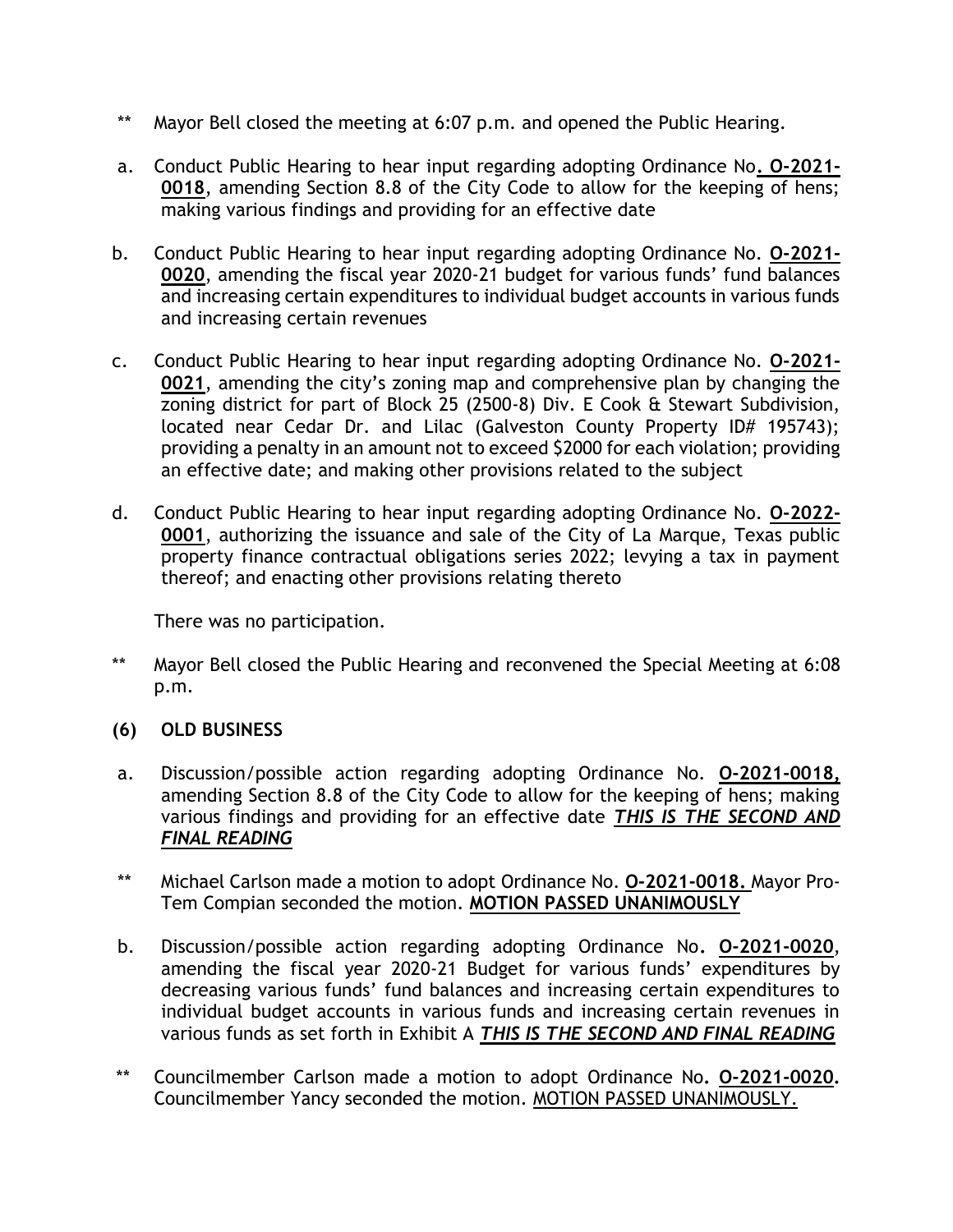- c. Discussion/ possible action regarding adopting Ordinance No. **O-2021-0021**, amending the city's zoning map and comprehensive plan by changing the zoning district for part of Block 25 (2500-8) Div. E Cook & Stewart Subdivision, located near Cedar Dr. and Lilac (Galveston County Property ID# 195743); providing a penalty in an amount not to exceed \$2000 for each violation; providing an effective date; and making other provisions related to the subject *THIS IS THE SECOND AND FINAL READING*
- **\*\*** Councilmember Carlson made a motion to adopt Ordinance No. **O-2021-0021**. Mayor Pro Tem Compian seconded the motion. MOTION PASSED UNANIMOUSLY.
- d. Discussion/ provide direction regarding acquisition of a police substation

A brief discussion relating to pulling this item from the agenda ensued. Councilmember McAuliffe requested that at the next meeting that this is discussed more information is provided in advance to be better prepared to discuss.

- \*\* Councilmember Carlson made a motion to table. Councilmember Yancy seconded the motion. MOTION PASSED UNANIMOUSLY.
- e. Discussion/ possible action regarding forming a Charter Review Committee

Councilwoman McAuliffe raised questions regarding how often the committee would meet and what the timeline would look like. Mayor Pro Tem Compian suggested appointing more than a single member and it was decided that a member and an alternate member would be appointed at the February City Council meeting.

- \*\* No action was taken on this item.
- f. Discussion/ possible action regarding allocating funds received from American Rescue Plan Act

Mayor Pro Tem Compian gave the public a brief recap of the discussions with Grantworks that were held at the Special City Council Workshop held at 3 pm on January 24, 2022.

Mayor Bell announced the discussed process for prioritizing projects for American Rescue Plan Act funds, beginning with the Finance Department bringing forth the items that were named but unfunded in the budget cycles followed by recommendations from the department heads. Following those recommendations an online survey will be presented to the community to choose which items the community believes Council should move forward with allowing space for the community to add items that they believe are a priority in the event that they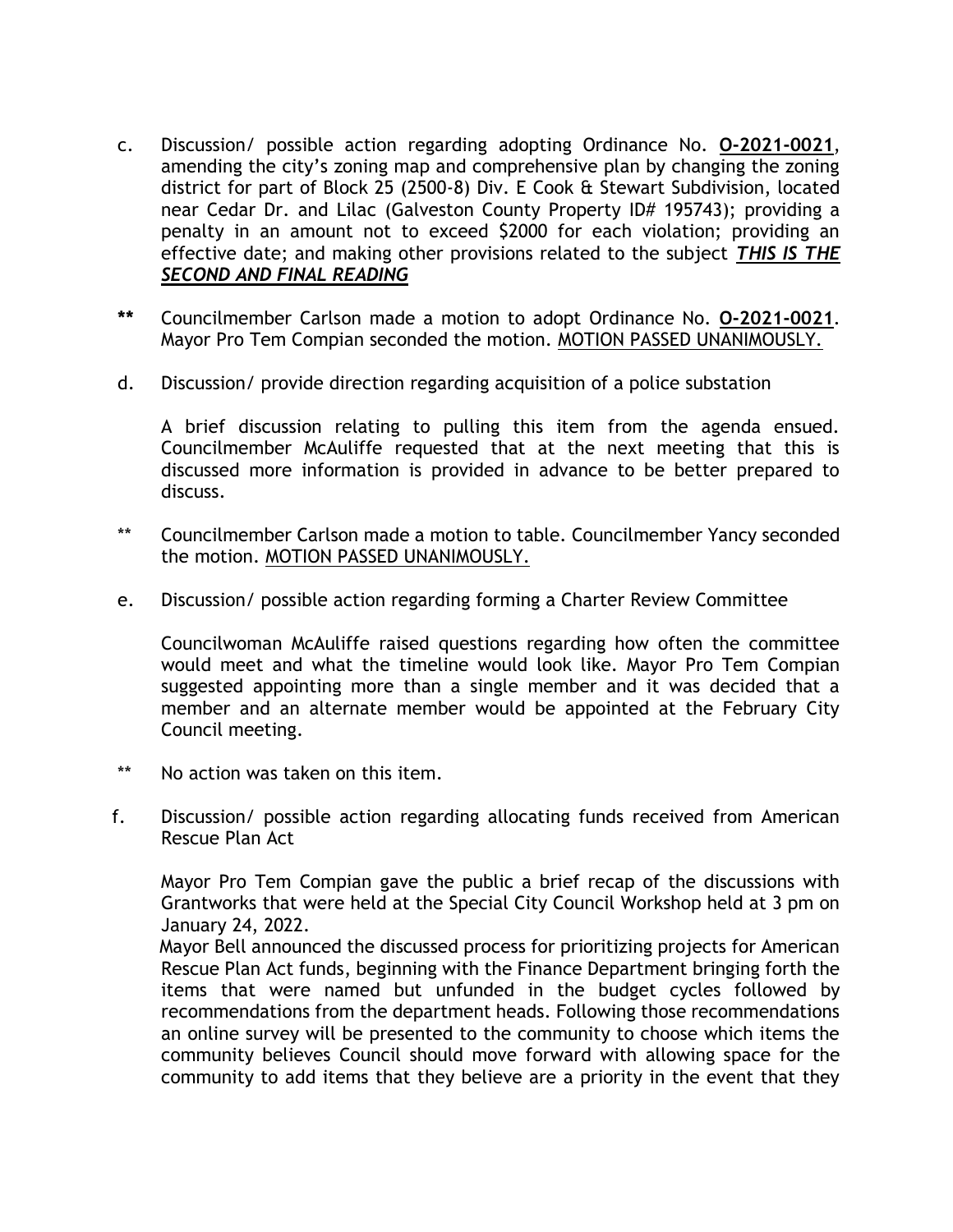are not already named. In March, these items will be brought to Council and a discussion will begin on how to move forward.

\*\* Councilman Carlson made a motion to approve the process of allocating American Rescue Plan Act funds. Councilmember McAuliffe seconded the motion. MOTION PASSED UNANIMOUSLY.

#### **(7) NEW BUSINESS**

a. Discussion/possible action regarding Resolution No. **R-2022-0001**, whereas the City desires to reimburse itself for the costs associated with the Financed Project from the proceeds of obligations to be issued subsequent to the date hereof

Finance Director briefly explained the purpose of the Resolution, the purpose is to allow a mechanism to reimburse the City for the purchase of equipment in the event that debt is issued.

Jonathan Frells, Bracewell explained that the Resolutions on the agenda are for Federal Income Tax purposes, allowing the City to make purchases with General Fund proceeds until the proceeds of tax exempt debt have been received and reimburse the General Fund with monies received at a later date.

Mayor Bell asked Mr. Frells to explain what would happen if the Council proceeded with approving the Resolution however, at a later dated chose to utilize other funds to make said purchases. Mr. Frells clarified that passing the Resolutions presented did not obligate the City to any financial obligations.

Councilmember McAuliffe asked questions relating to the ability to use potential federal funding to reimburse this purchase. Mr. Frells stated that it is something that should be explored because while theoretically it could be true there are often restrictions.

- \*\* MPT made a motion to approve Resolution No. R-2022-0001. Councilmember McAuliffe seconded the Motion. MOTION PASSED WITH 4 AYES AND 1 NAY.
- b. Discussion/possible action regarding Resolution No. **R-2022-0002**, whereas the City reasonably expects to reimburse itself for costs of facilities assessment and the design, construction, acquisition, and equipment of a public safety building and the costs of professional services prior to issuance of future related debts
- \*\* Councilmember Carlson made a motion to adopt Resolution No. R-2022-0002. Councilmember McAuliffe seconded the motion. MOTION PASSED UNANIMOUSLY.
- c. Discussion/possible action regarding renewing contract with financial advisor ("Stifel") to assist the City with GO Bond Election and other various financing transactions - Finance Director S. Kou

Councilmember Carlson made a motion to renew contract with financial advisor Stifel to assist the City with GO Bond Election and other various financing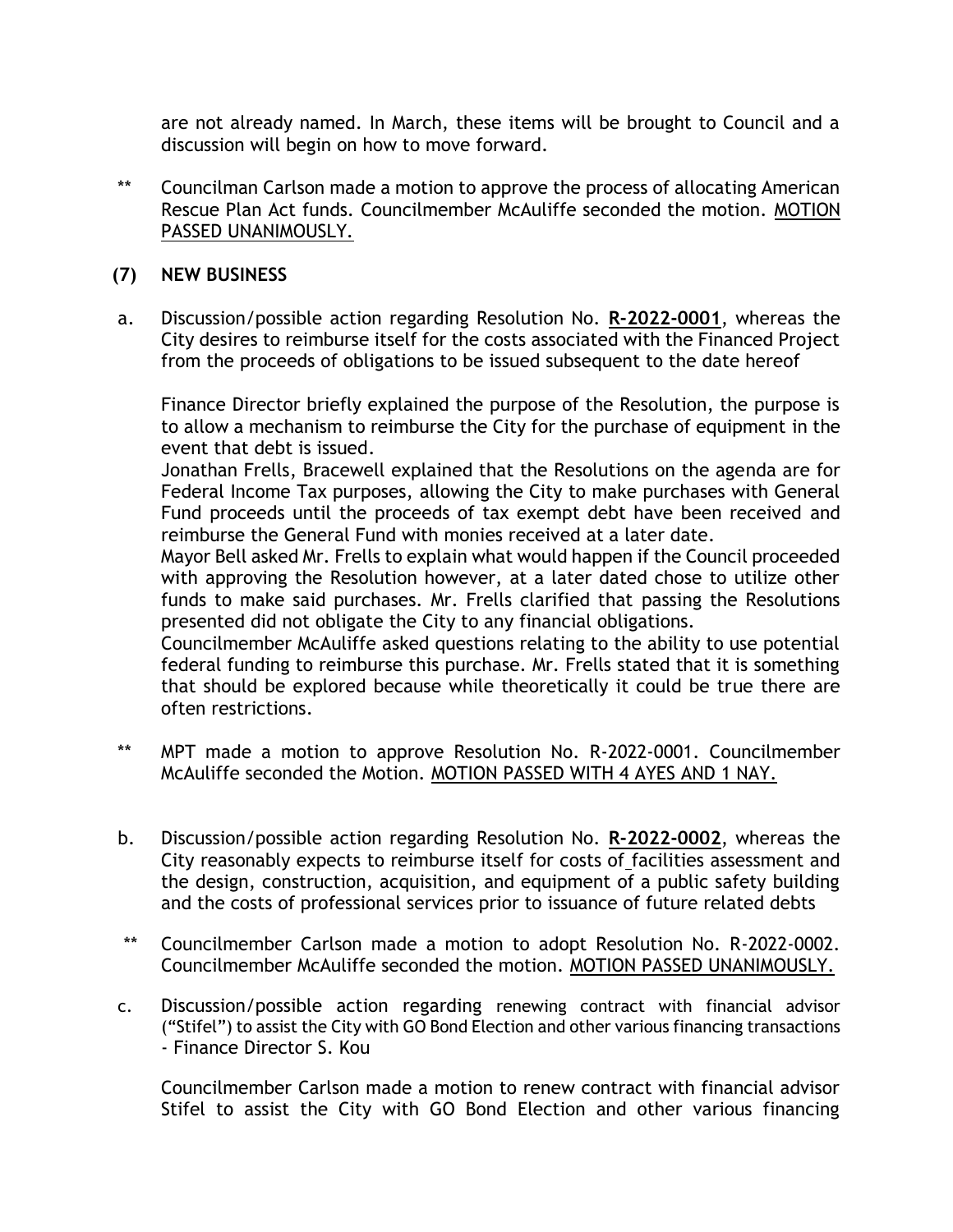transations. Mayor Pro Tem Compian seconded the motion. MOTION PASSED UNANIMOUSLY

d. Discussion/ possible action regarding adopting Ordinance No. **O-2022-0001**, authorizing the issuance and sale of the City of La Marque, Texas public property finance contractual obligations series 2022; levying a tax in payment thereof; and enacting other provisions relating thereto- Finance Director S. Kou *THIS IS THE FIRST AND FINAL READING*

David Webb, of Stifel Investment Services clarified the reasoning for the First and Final Reading.

Mayor Pro Tem Compian had questions relating to the payment amounts that were clarified by Finance Director Kou.

Mayor Bell asked Finance Director why this method of financing was chosen as opposed to another financing mechanism. Finance Director attributed the decision timing, market conditions allowing for competitive interest rates, and budget impact.

\*\* Mayor Pro Tem Compian made a motion to approve Ordinance No. **O-2022- 0001.** Councilmember McAuliffe seconded the motion. MOTION PASSED WITH 4 AYES AND 1 NAY.

Councilmember Carlson wanted to go on record saying he does agree to the need however has an issue with the timing of the request.

e. Discussion/possible action regarding ratifying of a Capital expenditure to the Houston-Galveston Area Council for the cost of a new Gradall XL3300 All-Wheel Drive Excavator, in the amount of \$399,214.54

Public Works Director Rick Sailler spoke to the timeline of the purchase of this Gradall as well as the need and functionality of this piece of machinery. Ultimately this purchase will work towards improving the drainage in the City.

A brief discussion regarding the need for a new Gradall and current conditions of equipment already owned by the City.

- \*\* Mayor Pro Tem Compian made a motion to ratify a Capital expenditure to the Houston-Galveston Area Council for the cost of a new Gradall XL3300 All-Wheel Drive Excavator, in the amount of \$399,214.54. Councilmember McAuliffe seconded the motion. MOTION PASSED UNANIMOUSLY.
- f. Discussion/possible action regarding approving (12) new laptops for police department patrol cars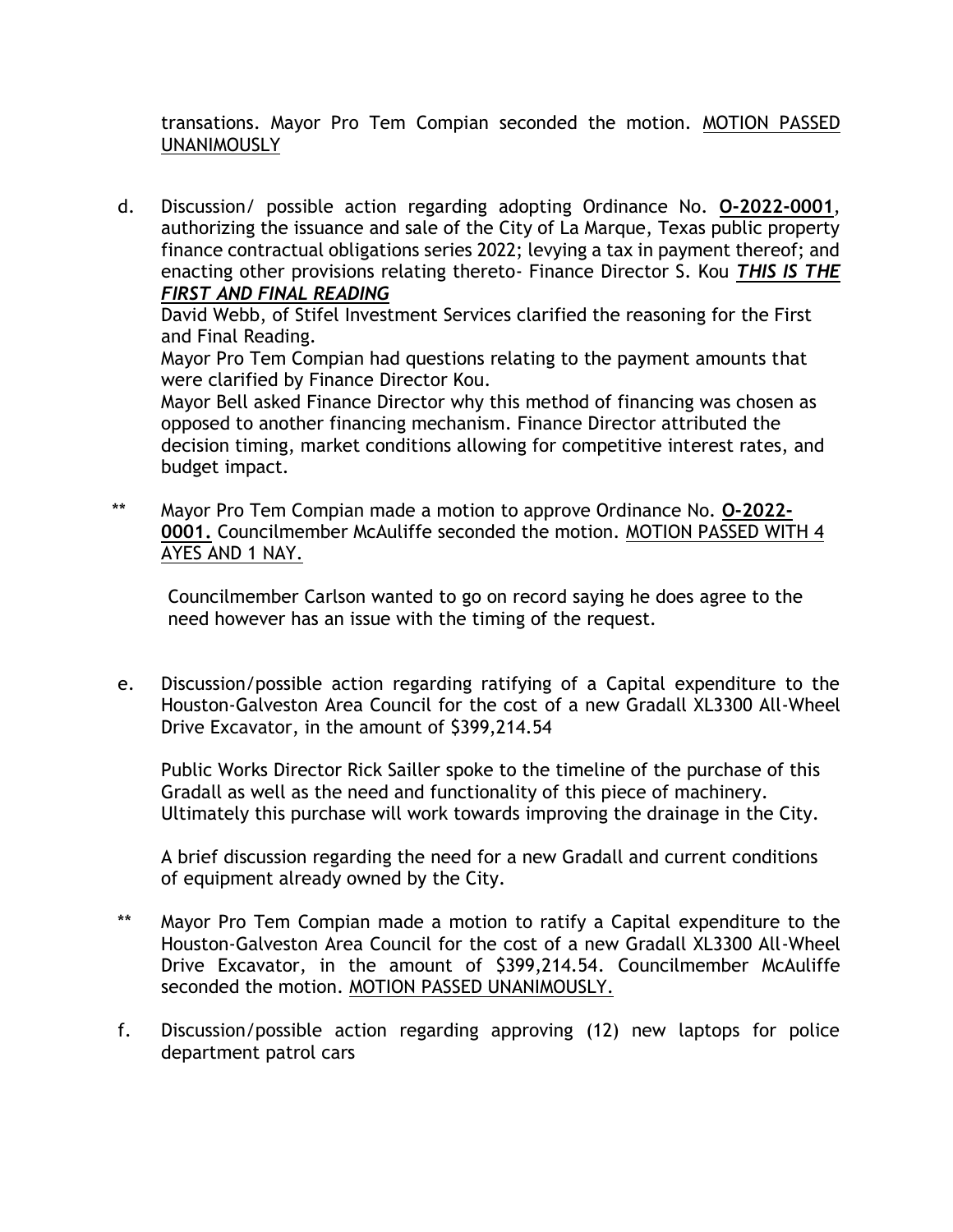Councilmember Carlson made a motion to approve the purchase of (12) new laptops for police department patrol cars. Mayor Pro Tem seconded the motion. MOTION PASSED UNANIMOUSLY.

- g. Discussion/possible action regarding approving issuance of Unlimited Tax Refunding Bonds Series 2022 under Galveston County Municipal Utility District (MUD) 32 in the amount not to exceed \$1,900,000 Loren Morales, a financial advisor for the MUD 32 District spoke on their behalf, requesting Refunding Bonds to realize "pretty significant" debt savings by reissuing debt.
- \*\* Councilmember Carlson exited the room at 7:44 p.m. and returned at 7:48 p.m
- \*\* Mayor Pro Tem made a motion to approve the issuance of Unlimited Tax Refunding Bonds Series 2022 under Galveston County Municipal District (MUD) 32 in the amount not to exceed \$1,900,000. Councilmember Carlson seconded the motion. MOTION PASSED UNANIMOUSLY.
- h. Discussion/ possible direction regarding creating a Vacant Registry Program Development Service Director Kathleen Van Stavern introduced the idea of a Vacant Building Registration Program that would require a registration process for vacant commercial buildings incurring costs for buildings unoccupied for an extended point of time to clean up the city and assist with the Safe City Initiative.

Councilmember Yancy identified that this is a "blindspot" for our city, identifying that there are areas that have had vacancies for over 5 years and the buildings are run down but not yet substandard.

- \*\* Councilmember Carlson made a motion to table this item until the February City Council meeting. Councilmember Yancy seconded the motion. MOTION PASSED UNANIMOUSLY.
- i. Discussion/ possible action regarding scheduling interviews of initial candidates for the City Manager position A brief discussion relating to solidifying dates for interviews. February  $3<sup>rd</sup>$  was the date selected beginning at 5:00 p.m. Councilmember Carlson requested to be recused from the City manager proceedings.
- \*\* No action was taken on this item.

### **(8) EXECUTIVE SESSION**

The City Council for the City of La Marque, Texas reserves the right to adjourn into executive session at any time during the course of this meeting to discuss any of the matters listed above, as authorized the Texas Government Code Section 551.071 (Consultation with Attorney), 551.072 (Deliberations about Real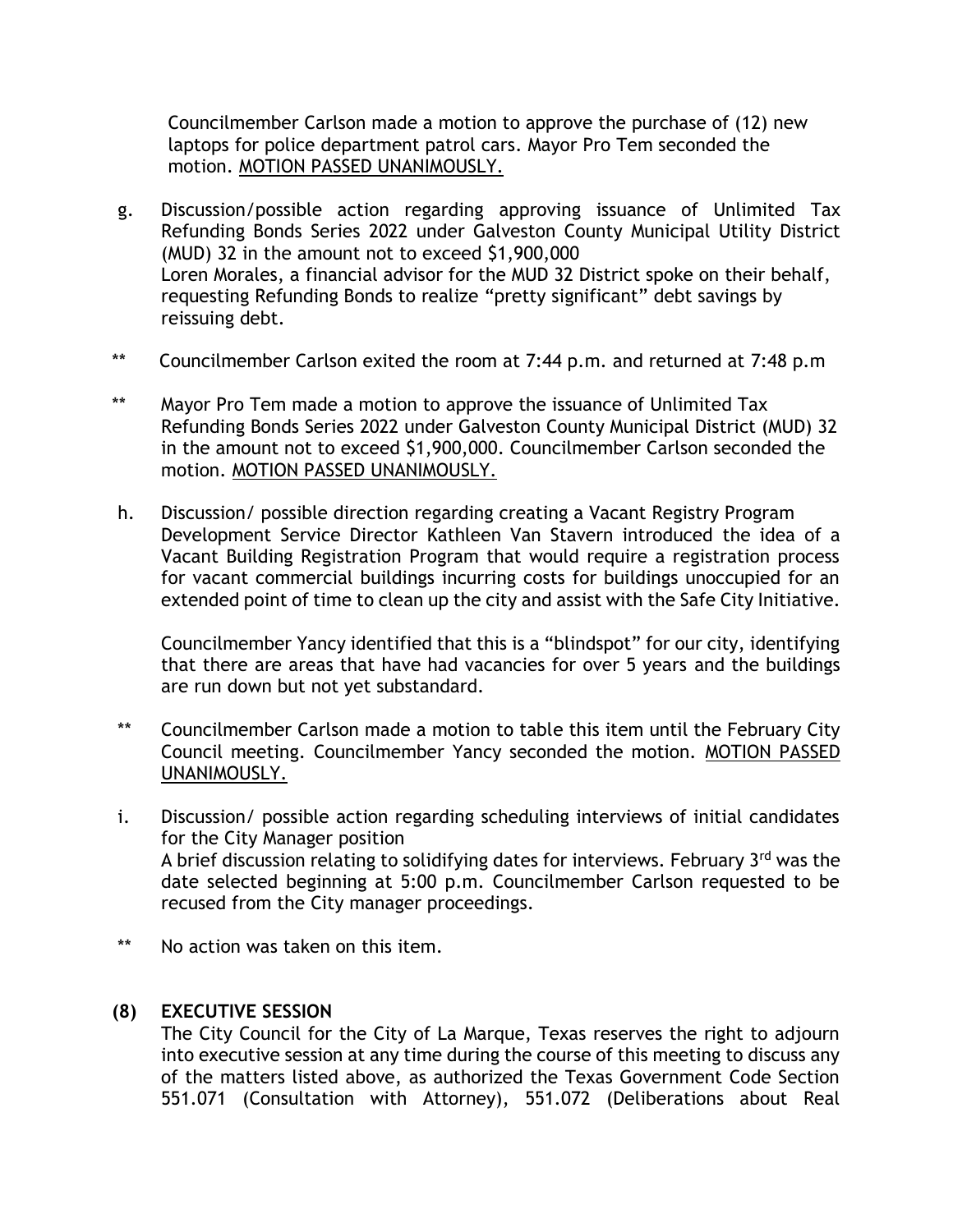Property), 551.073 (Deliberations about Gifts and Donations), 551.074 (Personnel Matters), 551.076 (Deliberations about Security Devices) and 551.086 (Economic Development)

There was no Executive Session.

#### **(9) REQUESTS AND ANNOUNCEMENTS**

Councilmember Yancy thanked everyone for their prayers as she has lost another family member and asked for continued prayers for everyone as many are still losing their lives to COVID as well as natural causes. She also thanked Council for allowing her this time to travel to be with her family.

Councilmember Carlson began by sending his thoughts and prayers to former Mayor Hocking and family as they lost former First Lady Hocking recently. He also apologized if he came across as hypercritical on staff it was not his intention. He acknowledges and appreciates all of the work that is done by staff for the city. He thanked all of the citizens that have been present and sharing their love for the city on social media recently, emphasizing that the city is moving forward.

Mayor Pro Tem shared his sympathies for both former Mayor Hocking, Councilwoman Yancy, and the families of the low enforcement officers who lost their lives also. He spoke to the need to look out for each other, and encourage all of those who need counselling, or mental health services to seek the help that is available to them. He closed by thanking everyone who attended and participated.

Mayor Bell echoed his condolences and shared his appreciation for former First Lady Hocking and shared how she will be missed. He stated that government notoriously moves slowly, sometimes does not feel like it is moving forward, and sometimes feels a little messy, but it works. He reminded the community that Council is not a group of experts, they are just people who have volunteered to navigate the processes the best way they know how, together; sometimes they will get it right and other times mistakes will be made, but they are simply trying to do what is best for the community. Mayor Bell announced the Tax Rollback Forum on Thursday, January 27, 2022, and urged the public to participate. He posed a question to the community asking how we went from wanting to better the community and make our town safer to attacking one another. He welcomes anyone who is willing to work to making La Marque a better place to speak with him, and although they may not agree, he will be willing to discuss and prove to them that their opinion matters. He also announced that January 31, 2022, that the Kickoff for the Lake Road North Community Policing Kickoff meeting will begin at 6:00 p.m. at McKinney United Methodist Church. Mayor Bell also gave kudos to Michael "Rock" Bock and Greg Cornett for receiving the Rising Star Award from the Texas City- La Marque Chamber of Commerce.